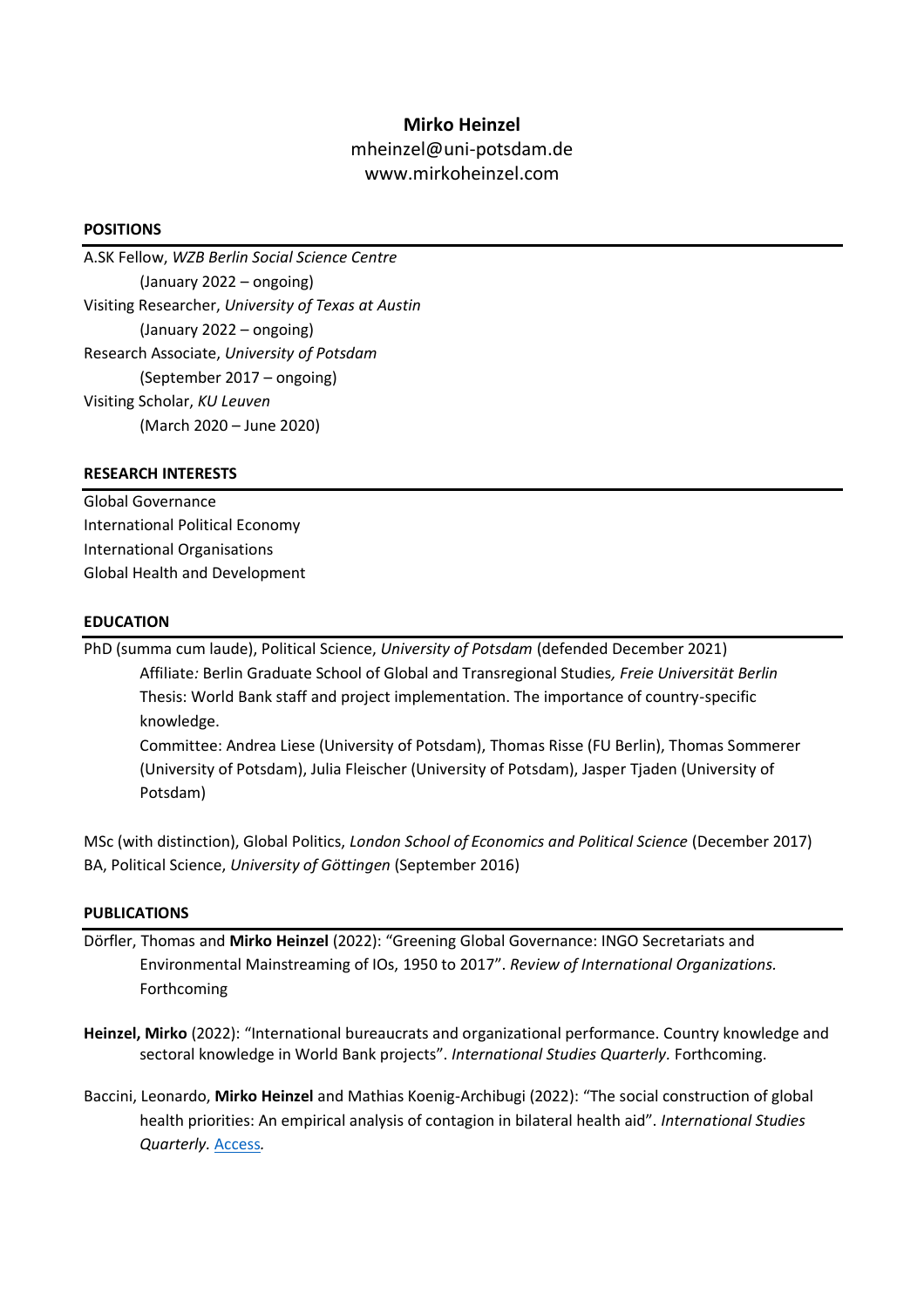- **Heinzel, Mirko** (2021): "Divided loyalties? The influence of national staff on procurement in World Bank projects". *Governance*. [Access.](https://onlinelibrary.wiley.com/doi/full/10.1111/gove.12650)
- Forster, Timon and **Mirko Heinzel** (2021): **"**Reacting, fast and slow. How world leaders shaped government responses to COVID-19". *Journal of European Public Policy 8: 1299-1320.* [Access](https://www.tandfonline.com/doi/full/10.1080/13501763.2021.1942157?scroll=top&needAccess=true)*.*
- **Heinzel***,* **Mirko** and Andrea Liese (2021): **"**Managing performance and winning trust: how World Bank staff shape recipient performance". *Review of International Organizations 16: 625–653.* [Access](https://link.springer.com/article/10.1007/s11558-021-09414-4)*.*
- **Heinzel, Mirko** and Andrea Liese (2021): "Expert authority and support for COVID-19 measures in Germany and the UK. A survey experiment". *West European Politics 44(5-6): 1258-1282*. [Access.](https://www.tandfonline.com/doi/full/10.1080/01402382.2021.1873630)
- **Heinzel***,* **Mirko**, Jonas Richter, Per-Olof Busch, Hauke Feil, Jana Herold and Andrea Liese (2021): *"*Birds of a feather? The determinants of impartiality perceptions of the IMF and the World Bank". *Review of International Political Economy*: *28(5): 1249–1273*. [Access.](https://www.tandfonline.com/doi/full/10.1080/09692290.2020.1749711?scroll=top&needAccess=true)
- **Heinzel***,* **Mirko** (2021): "Mediating power? Delegation, pooling and leadership selection at International Organisations". *British Journal of Politics and International Relations: First view. [Access.](https://journals.sagepub.com/doi/abs/10.1177/1369148121992761?journalCode=bpia)*
- Busch, Per-Olof, Hauke Feil, **Mirko Heinzel**, Jana Herold, Mathies Kempken and Liese, Andrea (2021): "Policy recommendations of international bureaucracies: the influence of country specificity". *International Review of Administrative Sciences: 87(4): 554-571.* [Access.](https://journals.sagepub.com/doi/abs/10.1177/00208523211013385)
- Busch, Per-Olof, **Mirko Heinzel**, Mathies Kempken and Andrea Liese. (2020) *"*Mind the Gap? Comparing de facto and de jure Expert Authority of International Public Administrations in financial and agricultural policy". *Journal of Comparative Policy Analysis.* [Access.](https://www.tandfonline.com/doi/full/10.1080/13876988.2020.1820866)

### **Under review:**

- **Heinzel, Mirko** and Andrea Liese. "The expert authority of the World Health Organization during the COVID-19 pandemic". Under Review.
- **Heinzel, Mirko**, Samantha Jorgensen and Catherine Weaver. "Women's Representation and Gender Mainstreaming in International Organizations: Evidence from the World Bank." Under Review.
- **Heinzel, Mirko** and Mathias Koenig-Archibugi. "Lightening the global burden of disease? The contribution of international NGOs to population health 1993 to 2016". Under Review.
- Weaver, Catherine, **Mirko Heinzel**, Joseph Flores and Samantha Jorgensen. "Representation in the IMF and World Bank." Under Review.